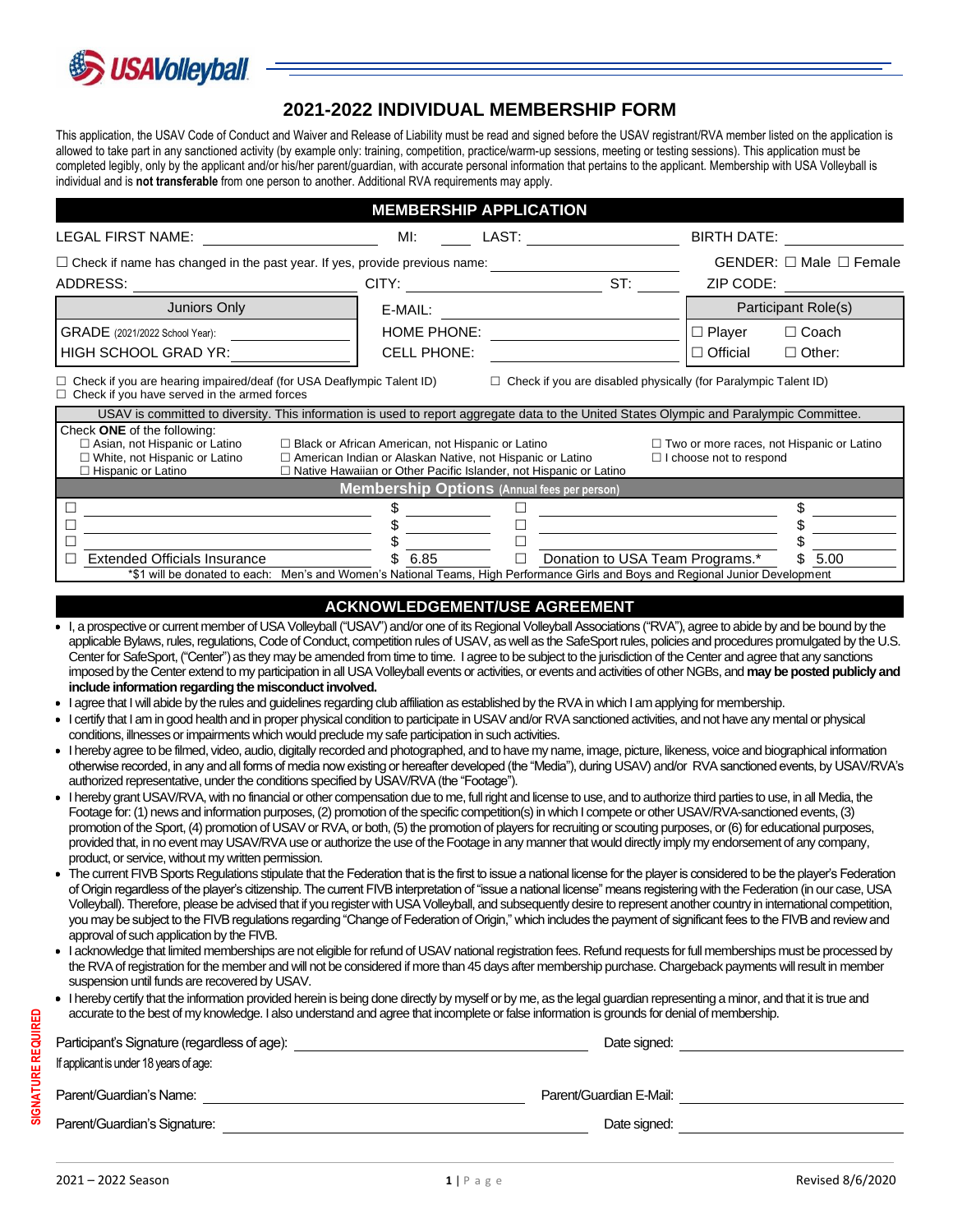## **USA VOLLEYBALL WAIVER AND RELEASE OF LIABILITY**

I acknowledge that volleyball or any sporting event is an extreme test of a person's physical and mental limits and that my participation in a volleyball event can cause any or all of the following: property damage, including loss or damage to personal property; serious injury (including athletic injuries such as broken bones, concussions, or other injuries); sickness and disease (including communicable diseases and viruses (including COVID-19 or bacteria); trauma; pain & suffering; permanent disability; exposure to extreme conditions and circumstances; exposure to communicable diseases (including COVID-19); accidents involving other participants; contact or collision with other participants, playing surfaces, balls or other natural or manmade objects; and, paralysis and death.

Coronavirus (COVID-19) is an **extremely contagious** virus that may spread easily through person-to-person contact. Federal and state authorities recommend social distancing as a means to prevent the spread of the virus. **COVID-19 can lead to serious illness, personal injury, permanent disability, and death. Participating in USAV/RVA sanctioned activities and/or USAV/RVA sanctioned facilities could increase the risk of contracting COVID-19.** USAV/RVA in no way warrants that COVID-19 infection(s) will not occur through participation in USAV/RVA sanctioned activities or by accessing USAV/RVA facilities.

**With a full understanding of the potential risks, I HEREBY ASSUME THE RISKS OF PARTICIPATING OR OFFICIATING IN A VOLLEYBALL EVENT**. I hereby take the following action for myself, my executors, administrators, heirs, next of kin, successors and assigns: a) **I WAIVE, RELEASE, AND DISCHARGE** from any and all claims or liabilities for death, exposure to disease, personal injury or damages of any kind, **EXCEPT THAT WHICH IS THE RESULT OF GROSS NEGLIGENCE AND/OR WANTON MISCONDUCT OF PERSONS OR ENTITIES LISTED BELOW**, which arise out of or relate to my traveling to and from or my participation in any volleyball event, **THE FOLLOWING PERSONS OR ENTITIES:** USAV and its RVAs, tournament directors, sponsors, and the officers, directors, employees, representatives, and agents of any of the above; b) **I AGREE NOT TO SUE** any of the persons or entities listed above for any of the claims or liabilities that I have waived, released or discharged herein; and c)**I INDEMNIFY AND HOLD HARMLESS**the persons or entities mentioned above from any claims made or liabilities assessed against them as a result of my actions.

Participant's Signature (regardless of age):  $\blacksquare$ 

**If applicant is under 18 years of age, a parent or guardian must execute, in addition to the foregoing Waiver and Release, the following, for and on behalf of the minor.** 

The undersigned parent and natural guardian or legal guardian of the applicant ( **\_\_\_\_\_\_\_\_\_\_\_\_\_\_\_\_\_\_\_\_\_\_\_\_\_\_\_\_\_\_\_\_\_\_\_\_\_\_\_\_\_\_\_\_\_\_** [minor's name]) executes

the foregoing Waiver and Release for and on behalf of the minor named herein. I hereby bind myself, the minor and all other assigns to the terms of the Waiver and Release. I represent that I have legal capacity and authority to act for and on behalf of the minor named herein, and I agree to indemnify and hold harmless the persons or entities named in the Waiver and Release for any claims or liabilities assessed against them as a result of any insufficiency of my legal capacity or authority to act for and on behalf of the minor in the execution of the Waiver and Release. I fully consent to my child's participation in USAV/RVA events. **SIGNATURE REQUIRED**

Parent/Guardian's Name (if registrant is under 18 years of age): Parent/Guardian's Signature: **Date signed:** Date signed: Date signed: Date signed: Date signed: Date signed: Date signed: Date signed: Date signed: Date signed: Date signed: Date signed: Date signed: Date signed: Date sign

## **USA VOLLEYBALL CODE OF CONDUCT**

USA Volleyball ("USAV") and its Regional Volleyball Associations ("Regions") encourage participation and the pursuit of excellence in all facets of volleyball. USAV and the Regions grant the privilege of membership to individuals committed to this same pursuit. The privilege of membership may, therefore, be withdrawn or denied by USAV and/or the Regions at any time where USAV and/or the Regions determine that a member or prospective member's conduct is contrary to the best interests of the sport and those who participate in it.

In order to assist all members in serving the best interests of volleyball and to create an environment that is supportive, inclusive, positive and appropriate, USA Volleyball and its Regions have adopted this Code of Conduct. As a condition of membership, each prospective member is required to acknowledge and adhere to this Code of Conduct.

## **THE FOLLOWING SHALL BE CONSIDERED VIOLATIONS OF THE USA VOLLEYBALL CODE OF CONDUCT:**

- 1. Violation of any anti-doping policies, protocols or procedures as defined by the International Olympic Committee (IOC; www.olympic.org), World Anti-Doping Agency (WADA; www.wada-ama.org), Federation Internationale de Volleyball (FIVB; www.fivb.org), US Anti-Doping Agency (USADA; www.usada.org) or the United States Olympic Committee (USOC; www.teamusa.org). Violations of this provision will be adjudicated only by USADA or the proper anti-doping authority, not USAV.
- 2. Violation of SafeSport rules, policies and procedures promulgated by the U.S. Center for SafeSport (www.safesport.org), including the SafeSport Code and/or Minor Athlete Abuse Prevention Policies ("MAAPP"), as they may be amended from time to time.
- 3. Discrimination in violation of the Amateur Sports Act which requires that USAV must provide an equal opportunity to athletes, coaches, trainers, managers, administrators, and officials to participate in the sport of volleyball. Members must be allowed to participate and compete to the fullest extent allowed by USAV and Region rules. Discrimination against any member on the basis of age, gender, race, ethnicity, culture, religion, sexual orientation, gender expression, gender identity, genetics, mental or physical disability, or any other status protected by federal, state or local law, where applicable, is prohibited.
- 4. Possession, consumption, sale or distribution of alcohol, tobacco, vaping devices or e-cigarettes, marijuana, illegal drugs, or controlled substances, if such possession, consumption, or distribution is illegal or in violation of USAV or Region policy.
- 5. USAV policy prohibits the possession, consumption, sale or distribution of alcohol, tobacco, vaping devices or e-cigarettes by anyone registered as a junior volleyball player at the event venue of any USAV/Region sanctioned junior event.
- 6. Use of a recognized identification card by anyone other than the individual described on the card.
- 7. Physical damage to a facility or theft of items from a room, dormitory, residence or other person. (Restitution will be part of any penalty imposed.)
- 8. Possession of fireworks, ammunition, firearms, or other weapons or any item or material which by commonly accepted practices and principles would be a hazard or harmful to other persons at USAV/RVA sanctioned events.